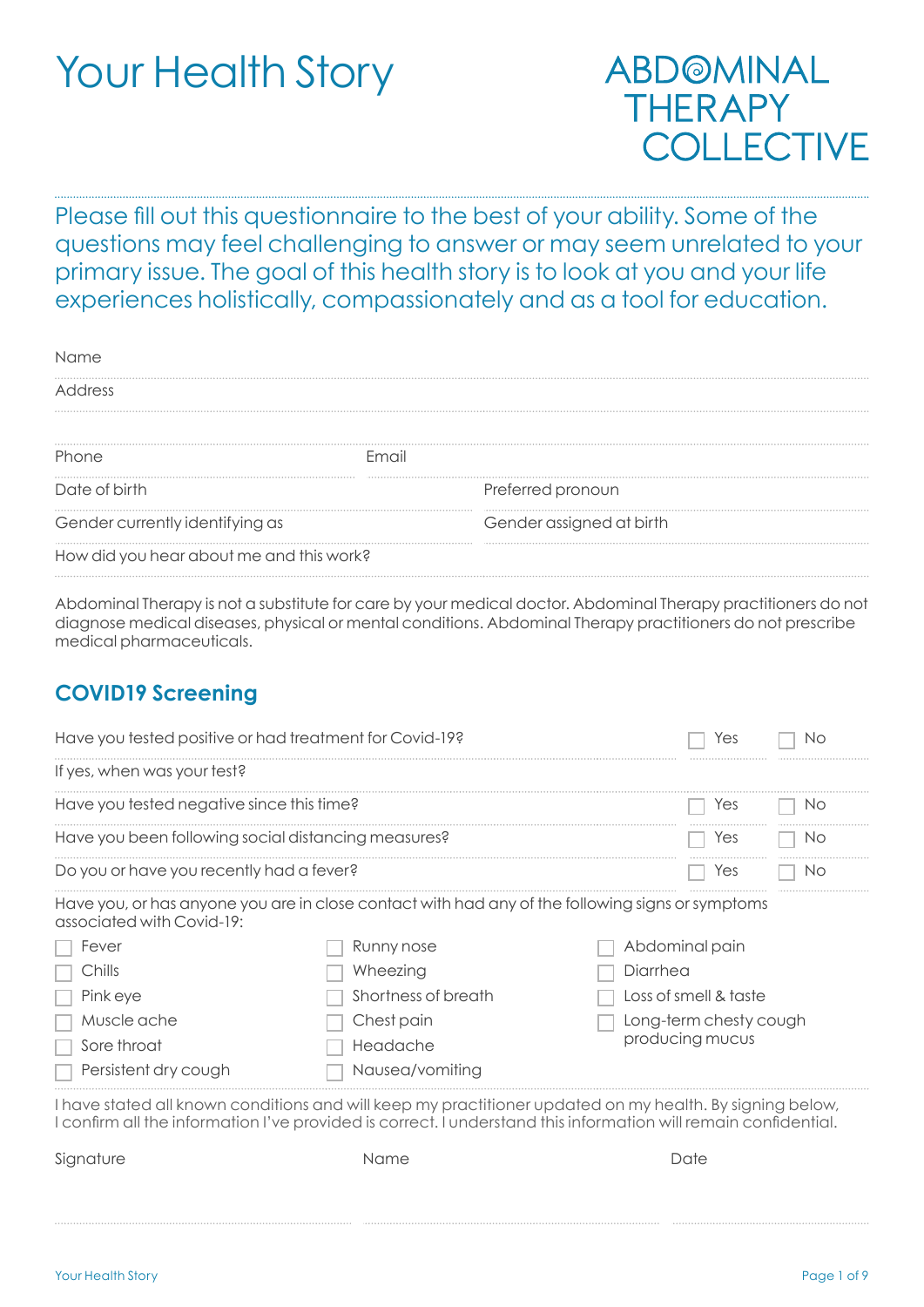#### **What's the reason for your visit?**

Primary reason for this visit?

What would you like to achieve as a result of your visit?

When did you first notice this?

Do you feel something may have triggered this?

Describe any stressors occurring at this time?

What makes you feel better?

What makes you feel worse?

What changes or goals would you like to achieve over the next 3/6 months?

### **A Little bit of History**

Are you taking any of the following – medication, supplementation, natural remedies? If so, please give details:

Do you use alcohol or recreational drugs? If so, how regularly and how do you feel about this?

Do you smoke? If so, how regularly and how do you feel about this?

Any allergies? If yes, what are you allergic to? What reaction do you have?

Have you experienced any of the following? If so, please share some details.

Surgery

**Accidents** 

Injuries to sacrum/head/tailbone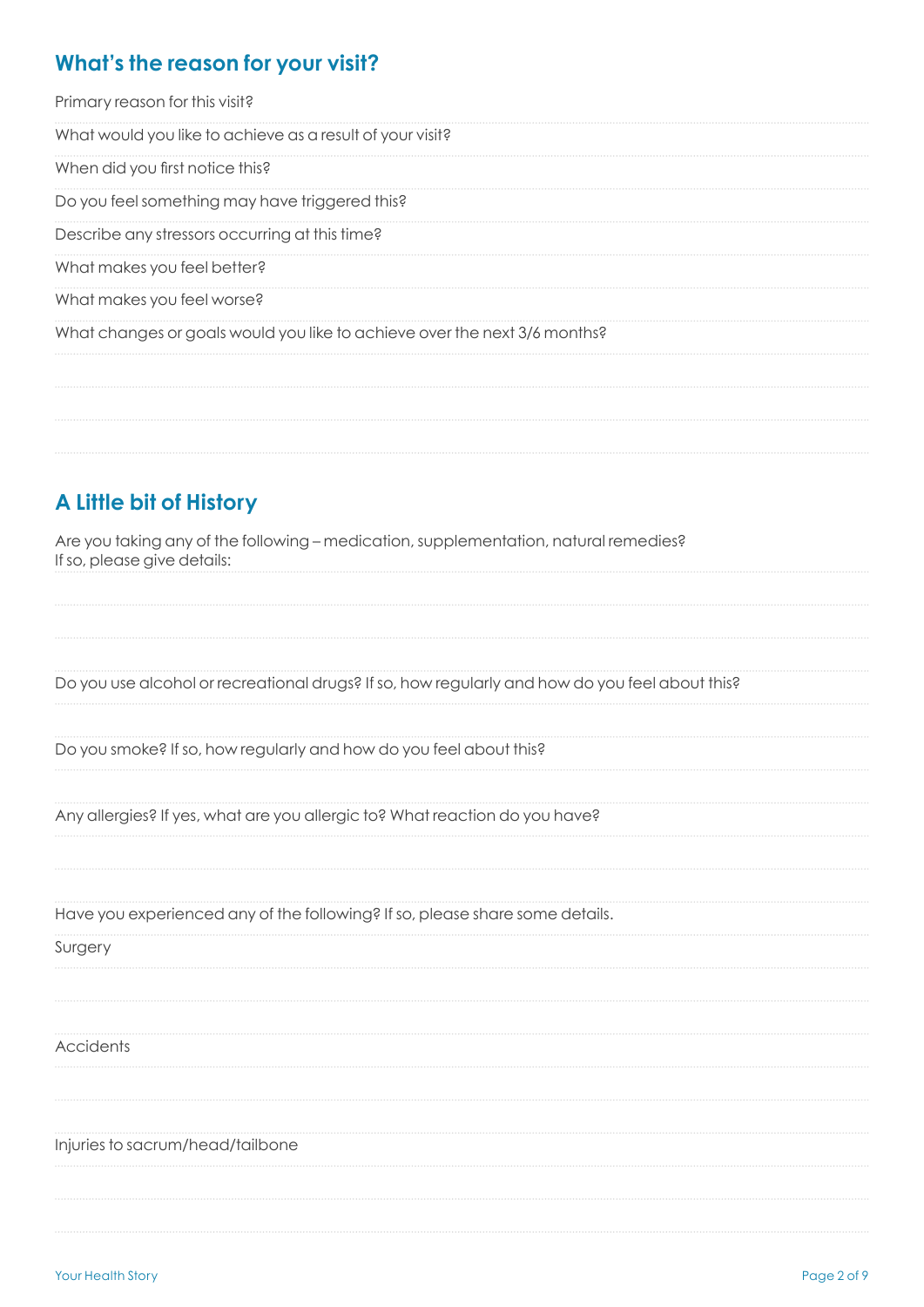#### **Concerns**

Do you, or have you ever suffered from any of the following:

| Headache               | Sciatica                  | Sleep disturbance     |
|------------------------|---------------------------|-----------------------|
| Asthma                 | Herniated/bulging discs   | Feeling faint         |
| Cold hands/feet        | Painful/swollen joints    | Varicose veins        |
| Swollen ankles         | Neck/shoulder/jaw tension | Cancer (type)         |
| Sinus conditions/colds | High/low blood pressure   | Haemorrhoids          |
| Seizures               | Sore heels when walking   | Numb feet on standing |
| Skin conditions        | Anxiety                   |                       |
| Lower back pain        | Depression                |                       |

#### **Family Story**

Please share any significant details of your birth family story if known; this may include physical or mental health, lifestyle, cause/age of death of your parents and any other details you feel are relevant.

| Maternal |
|----------|
|          |
|          |
|          |
|          |
|          |

#### **Gut Health**

| Describe your relationship with food?                                                                                                 |          |        |              |              |
|---------------------------------------------------------------------------------------------------------------------------------------|----------|--------|--------------|--------------|
| What were mealtimes like growing up?                                                                                                  |          |        |              |              |
| What are mealtimes like now?                                                                                                          |          |        |              |              |
| Do you have any food intolerances or allergies?                                                                                       |          |        |              |              |
| Do you follow a particular diet?                                                                                                      |          |        |              |              |
| Do you eat home cooked food?                                                                                                          |          | Mainly | Occasionally | <b>Never</b> |
| What is your typical daily intake of the following?<br>Water                                                                          | Caffeine |        | Alcohol      |              |
| Do you experience any bloating, burbs or flatulence after eating?                                                                     |          |        | Yes          | No           |
| If so, what triggers this?                                                                                                            |          |        |              |              |
| How often are your bowel movements?                                                                                                   |          |        |              |              |
| Do you suffer from abdominal pain, constipation, diarrhea, incomplete bowel movements, thin stools, blood<br>or mucus in your stools? |          |        |              |              |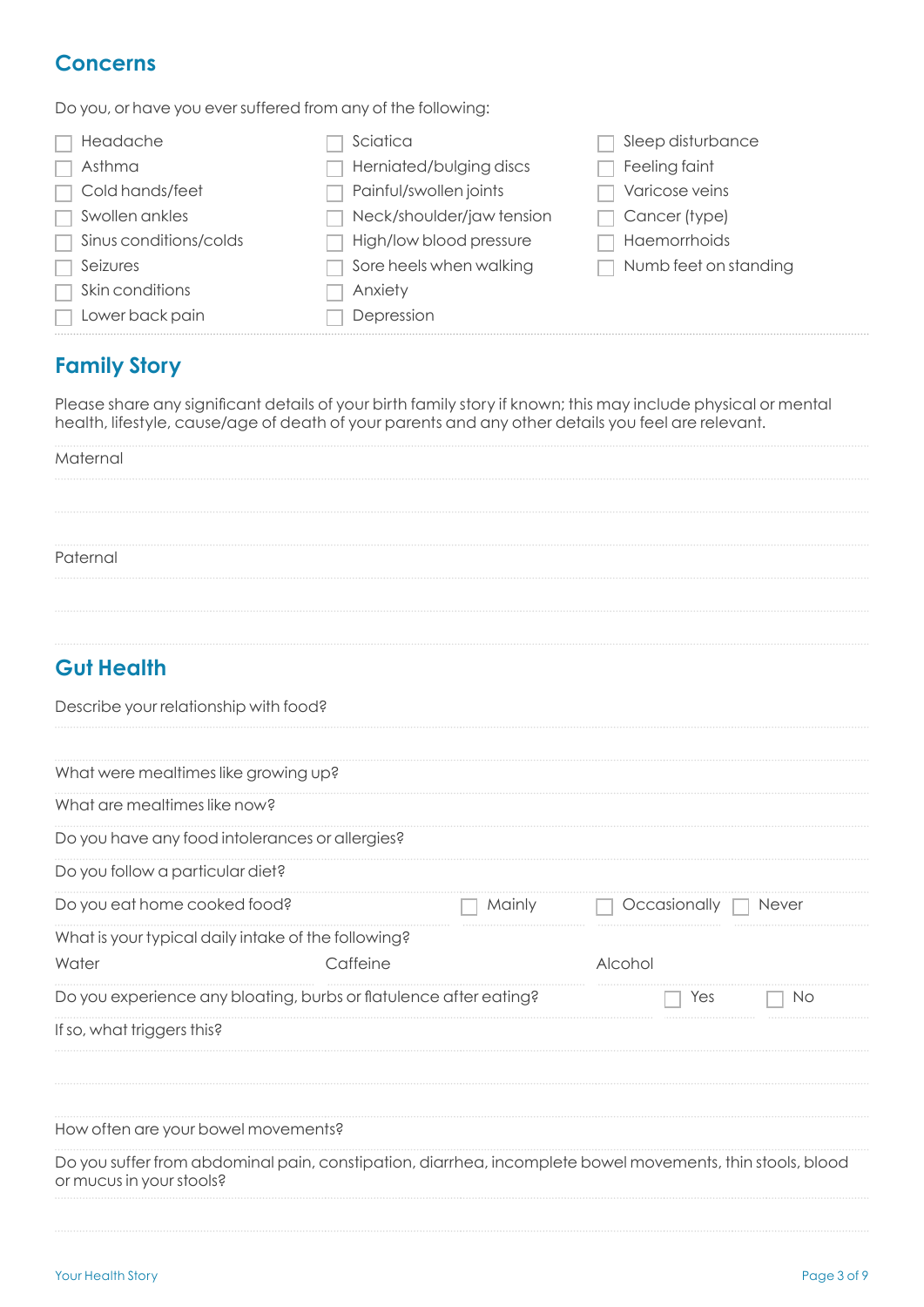## **Mental & Emotional Health**

| How do you nurture yourself?                                                                                                                            |
|---------------------------------------------------------------------------------------------------------------------------------------------------------|
|                                                                                                                                                         |
|                                                                                                                                                         |
|                                                                                                                                                         |
| Where and how do you find joy?                                                                                                                          |
|                                                                                                                                                         |
|                                                                                                                                                         |
|                                                                                                                                                         |
| Are you currently experiencing stress?                                                                                                                  |
|                                                                                                                                                         |
|                                                                                                                                                         |
| How do these affect your life and how do you manage them?                                                                                               |
|                                                                                                                                                         |
|                                                                                                                                                         |
| Do you have a faith or spiritual practice and if so, would you be willing to share this?                                                                |
|                                                                                                                                                         |
|                                                                                                                                                         |
| What exercise do you enjoy, and how often do you do it?                                                                                                 |
|                                                                                                                                                         |
|                                                                                                                                                         |
|                                                                                                                                                         |
| Do you experience low mood, anxiety, depression, post-traumatic stress disorder, or any other mental health<br>condition that you are willing to share? |
|                                                                                                                                                         |
|                                                                                                                                                         |
|                                                                                                                                                         |
| Have you experienced any traumatic events that you would be willing to share?                                                                           |
|                                                                                                                                                         |
|                                                                                                                                                         |
|                                                                                                                                                         |
| Have you considered seeking professional support?                                                                                                       |
|                                                                                                                                                         |
|                                                                                                                                                         |
|                                                                                                                                                         |
|                                                                                                                                                         |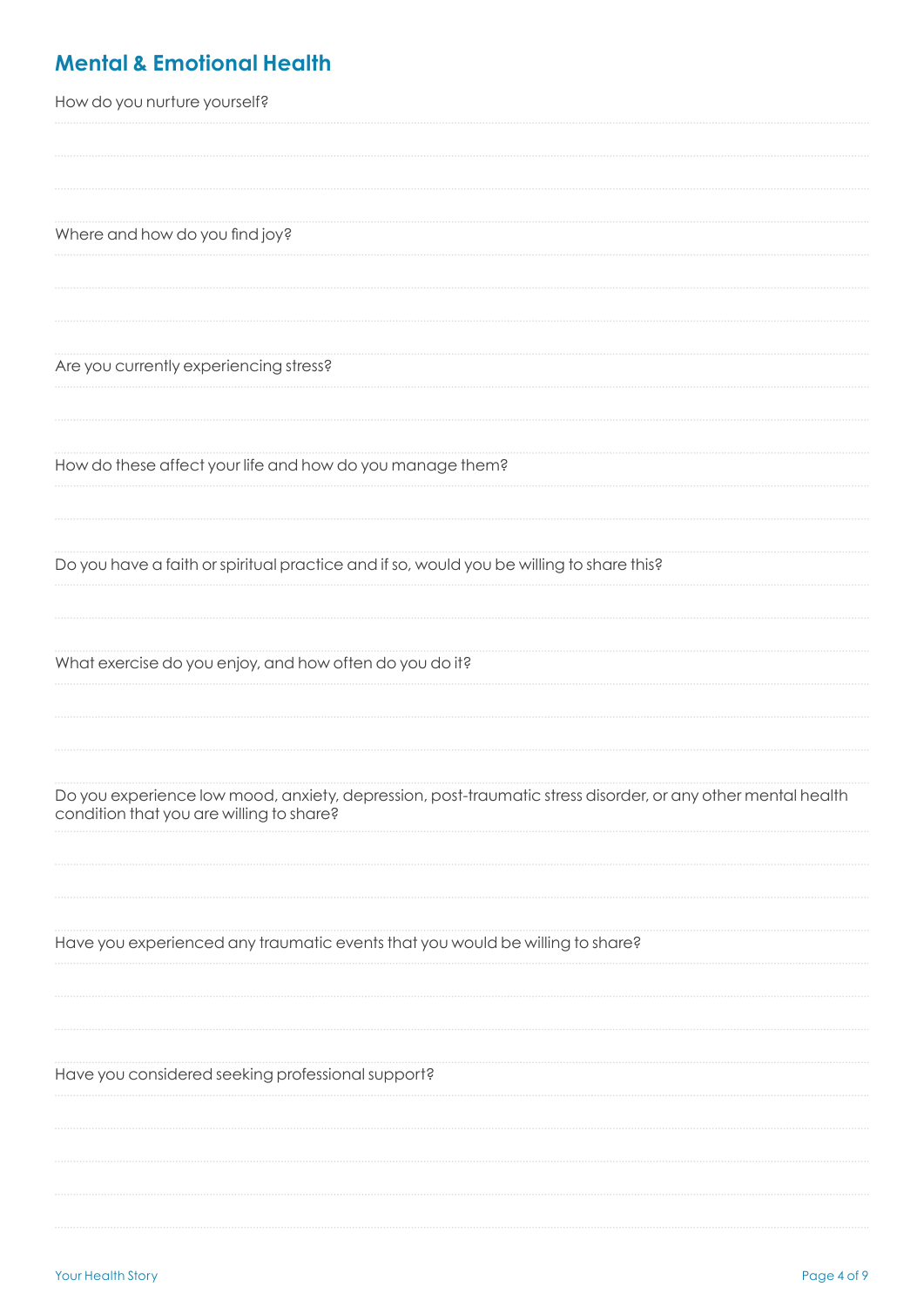#### **Pelvic Health**

| Do you experience pelvic pain or congestion?<br>Yes<br>No                                                                                                                                                                                                               |                                                                                                                                                                                                                           |  |
|-------------------------------------------------------------------------------------------------------------------------------------------------------------------------------------------------------------------------------------------------------------------------|---------------------------------------------------------------------------------------------------------------------------------------------------------------------------------------------------------------------------|--|
|                                                                                                                                                                                                                                                                         |                                                                                                                                                                                                                           |  |
|                                                                                                                                                                                                                                                                         |                                                                                                                                                                                                                           |  |
| Do you experience pain in any of the following areas?                                                                                                                                                                                                                   |                                                                                                                                                                                                                           |  |
| Penis<br>Prostate<br><b>Testicles</b>                                                                                                                                                                                                                                   | Rectum<br>Pain during sex<br>Perineum                                                                                                                                                                                     |  |
| Do you experience any of the following urinary issues? If so, how does this affect you?                                                                                                                                                                                 |                                                                                                                                                                                                                           |  |
| Incomplete bladder emptying<br>Constant leakage<br><b>Interstitial Cystitis</b><br><b>Kidney Stones</b>                                                                                                                                                                 | <b>Bladder cancer</b><br><b>Bladder prolapse</b><br><b>Bladder stones</b>                                                                                                                                                 |  |
| Have you had any pelvic tests - PAP, PSA or STD?                                                                                                                                                                                                                        |                                                                                                                                                                                                                           |  |
| Have you ever had abnormal results?                                                                                                                                                                                                                                     | No<br>Yes                                                                                                                                                                                                                 |  |
| If so when, and did you receive treatment?                                                                                                                                                                                                                              |                                                                                                                                                                                                                           |  |
| Do you currently/have you use/used birth control? If so, please indicate which one and if hormonal,<br>Injection<br>Condoms<br>IUD                                                                                                                                      | Abstinence<br>Rhythm Method                                                                                                                                                                                               |  |
|                                                                                                                                                                                                                                                                         |                                                                                                                                                                                                                           |  |
| Do you experience any of the following:<br><b>Dizziness</b><br><b>Bowel changes</b><br>Headache/migraine<br><b>Water retention</b><br>Endometriosis<br>Painful ovulation<br>Irregular ovulation<br>Lack of ovulation<br>How old were you when you started menstruating? | Bleeding/spotting during<br>ovulation<br>Premature Ovarian Failure<br>Polyps-uterine/cervical<br>Fibroids-location/size/number<br>Cysts-location/size/number<br>Incontinence-bladder/bowel<br>Vaginal dryness<br>Bloating |  |
|                                                                                                                                                                                                                                                                         |                                                                                                                                                                                                                           |  |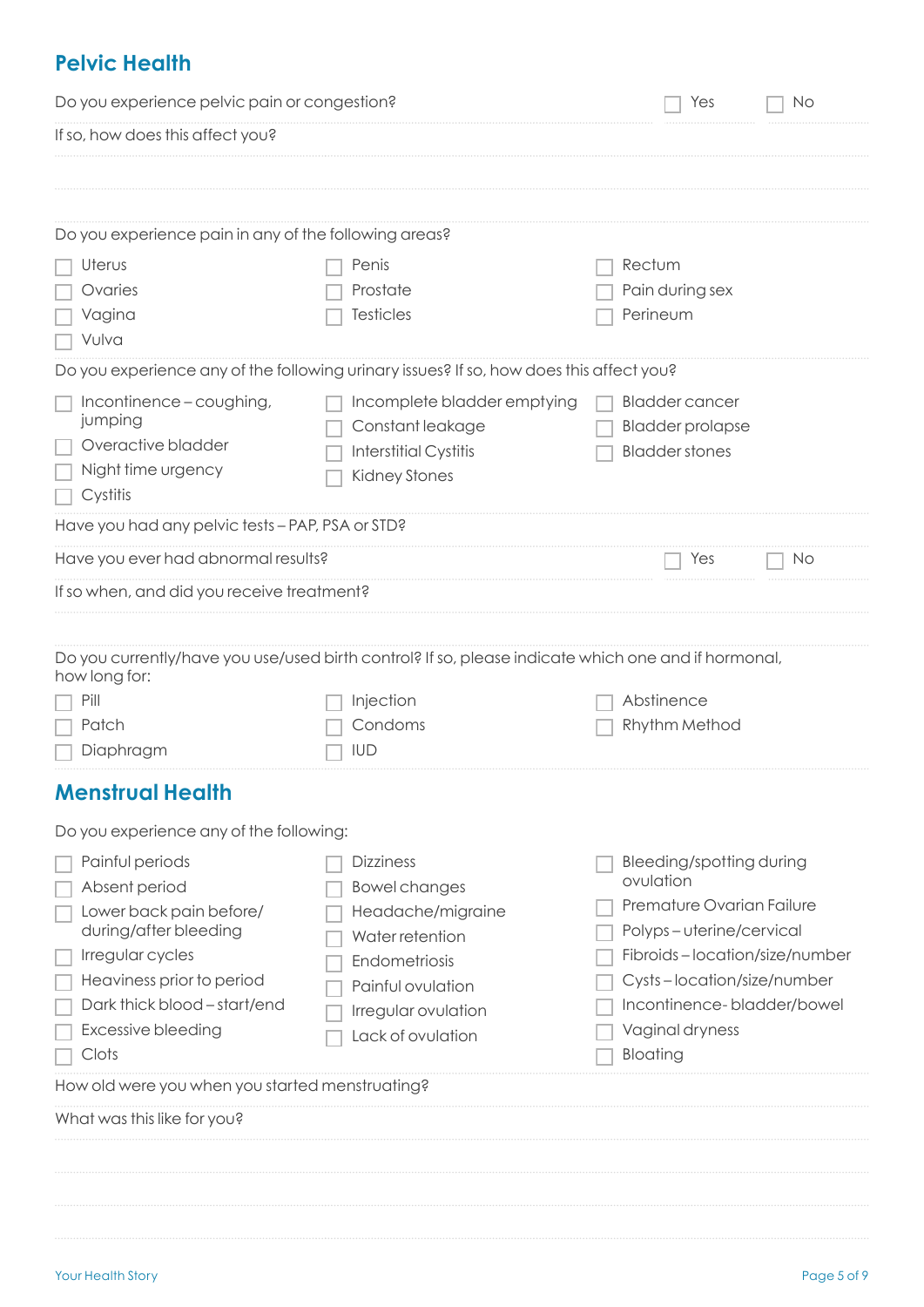| How many days is your menstrual cycle?                                                                                                                                                                                                                               |                                                                                                                                                                                                  |                                                                                                                                                                                                 |  |  |
|----------------------------------------------------------------------------------------------------------------------------------------------------------------------------------------------------------------------------------------------------------------------|--------------------------------------------------------------------------------------------------------------------------------------------------------------------------------------------------|-------------------------------------------------------------------------------------------------------------------------------------------------------------------------------------------------|--|--|
| How many days is your bleed?                                                                                                                                                                                                                                         |                                                                                                                                                                                                  |                                                                                                                                                                                                 |  |  |
| Please include number of days spotting at beginning or end.                                                                                                                                                                                                          |                                                                                                                                                                                                  |                                                                                                                                                                                                 |  |  |
|                                                                                                                                                                                                                                                                      | What menstrual products do you use?                                                                                                                                                              |                                                                                                                                                                                                 |  |  |
| Do you bleed through more than one tampon or pad per hour?                                                                                                                                                                                                           |                                                                                                                                                                                                  |                                                                                                                                                                                                 |  |  |
| When was your last menstrual bleed?                                                                                                                                                                                                                                  |                                                                                                                                                                                                  |                                                                                                                                                                                                 |  |  |
| How do you feel about your menstrual cycle?                                                                                                                                                                                                                          |                                                                                                                                                                                                  |                                                                                                                                                                                                 |  |  |
|                                                                                                                                                                                                                                                                      |                                                                                                                                                                                                  |                                                                                                                                                                                                 |  |  |
|                                                                                                                                                                                                                                                                      |                                                                                                                                                                                                  |                                                                                                                                                                                                 |  |  |
| Do you Chart your cycle?                                                                                                                                                                                                                                             |                                                                                                                                                                                                  |                                                                                                                                                                                                 |  |  |
| If so how - App, Paper charts?                                                                                                                                                                                                                                       |                                                                                                                                                                                                  |                                                                                                                                                                                                 |  |  |
|                                                                                                                                                                                                                                                                      |                                                                                                                                                                                                  |                                                                                                                                                                                                 |  |  |
|                                                                                                                                                                                                                                                                      |                                                                                                                                                                                                  | Do you know if your mother, sister or other close female relations have experienced any of the following issues?                                                                                |  |  |
| Infertility<br>Fibroids                                                                                                                                                                                                                                              | Endometriosis<br>Cancer                                                                                                                                                                          | Menstrual issues<br>Menopause issues                                                                                                                                                            |  |  |
|                                                                                                                                                                                                                                                                      |                                                                                                                                                                                                  |                                                                                                                                                                                                 |  |  |
| <b>Urogenital Health</b>                                                                                                                                                                                                                                             |                                                                                                                                                                                                  |                                                                                                                                                                                                 |  |  |
| Do you experience or have a history of any of the following:                                                                                                                                                                                                         |                                                                                                                                                                                                  |                                                                                                                                                                                                 |  |  |
| Painful/burning on urination<br>Urinary retention<br>Urinary incontinence or<br>dribbling<br>Difficult to start urination<br>$\Box$ Weak/interrupted urine flow<br>Frequent bladder infections<br>Blood/pus in urine<br>Pelvic pain/pressure<br>Night time urination | Pain/discomfort in -<br><b>Testicles</b><br>Penis<br>Rectum<br>Inner Thigh<br>Pelvic Floor/perineum<br>Erection pain/problems<br>Lower back pain especially<br>after sex<br>Changes in sex drive | Prostate disease or cancer<br>Pelvic injury or surgery<br>Sperm related fertility issues<br>Vulvodynia<br>Cystitis<br>Interstitial cystitis<br>Herpes<br><b>HPV</b><br><b>Bartholomew Cysts</b> |  |  |
| <b>Desire &amp; Libido</b>                                                                                                                                                                                                                                           |                                                                                                                                                                                                  |                                                                                                                                                                                                 |  |  |
| Do you enjoy making love?                                                                                                                                                                                                                                            |                                                                                                                                                                                                  |                                                                                                                                                                                                 |  |  |
| Do you climax?                                                                                                                                                                                                                                                       |                                                                                                                                                                                                  |                                                                                                                                                                                                 |  |  |
| Are you satisfied with your level of sexual desire?                                                                                                                                                                                                                  |                                                                                                                                                                                                  |                                                                                                                                                                                                 |  |  |
| Have you noticed any changes recently?                                                                                                                                                                                                                               |                                                                                                                                                                                                  |                                                                                                                                                                                                 |  |  |
| How do you feel about this?                                                                                                                                                                                                                                          |                                                                                                                                                                                                  |                                                                                                                                                                                                 |  |  |
|                                                                                                                                                                                                                                                                      |                                                                                                                                                                                                  |                                                                                                                                                                                                 |  |  |
|                                                                                                                                                                                                                                                                      |                                                                                                                                                                                                  |                                                                                                                                                                                                 |  |  |
|                                                                                                                                                                                                                                                                      |                                                                                                                                                                                                  |                                                                                                                                                                                                 |  |  |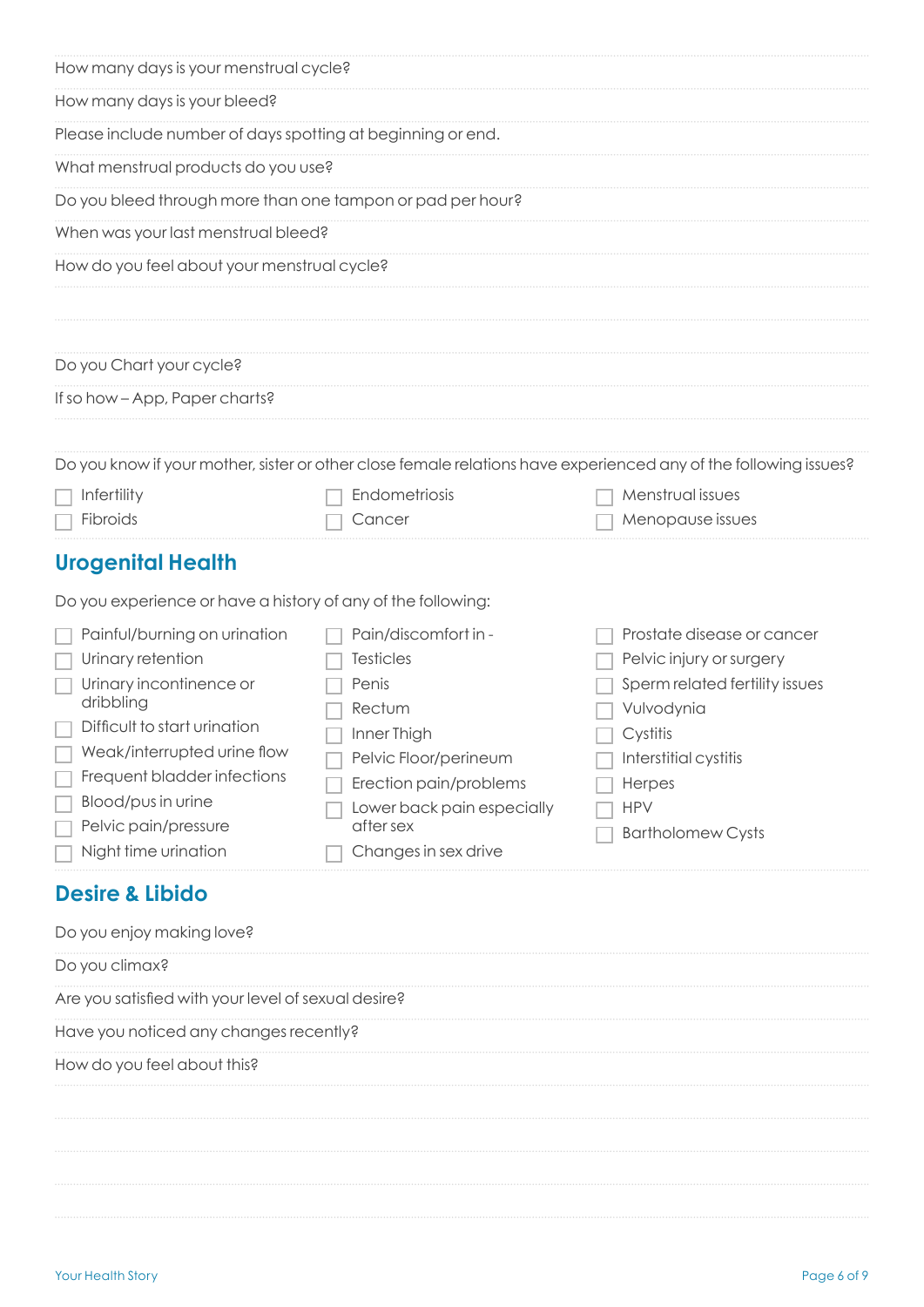# **Fertility & Pregnancy Health**

| Are you hoping to conceive?                                                                                   |     |    |
|---------------------------------------------------------------------------------------------------------------|-----|----|
|                                                                                                               |     |    |
| If so, how long have you been trying?                                                                         |     |    |
| Have you or your partner had any pregnancies?                                                                 | Yes | No |
| If so, did you choose to continue with them and what were they like?                                          |     |    |
| Have you experienced any loss?                                                                                |     |    |
| Have you given or witnessed birth?                                                                            |     |    |
| If so what was the experience like?                                                                           |     |    |
| How was your postpartum experience?                                                                           |     |    |
| Have you had any fertility tests e.g. Sperm or egg reserve?                                                   |     |    |
| Are you under the care of a fertility specialist?                                                             |     |    |
| Please describe any treatment you may have received including - IUI, IVF, ICSI, Hormone treatment or Surgery. |     |    |
|                                                                                                               |     |    |
|                                                                                                               |     |    |
|                                                                                                               |     |    |
|                                                                                                               |     |    |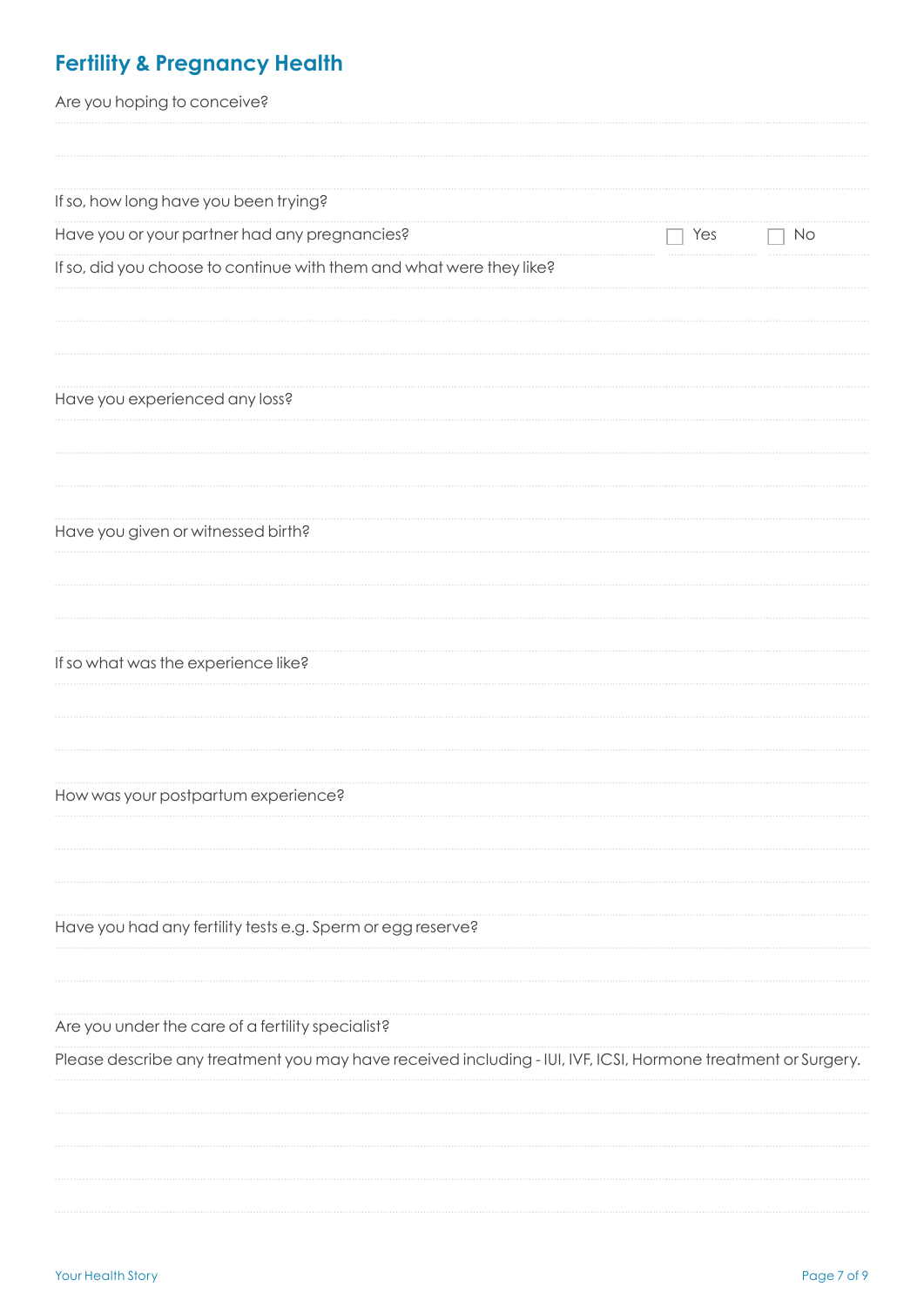# **Peri/Menopause Health**

How do you feel about your menopausal journey?

| What stories do you carry?                                                                               |                                                                                          |                                                |                                                                       |
|----------------------------------------------------------------------------------------------------------|------------------------------------------------------------------------------------------|------------------------------------------------|-----------------------------------------------------------------------|
|                                                                                                          | What positive menopausal role models do you have?                                        |                                                |                                                                       |
|                                                                                                          |                                                                                          |                                                |                                                                       |
| Are you keeping your menopausal journal?                                                                 |                                                                                          |                                                |                                                                       |
| Do you experience any of the following:                                                                  |                                                                                          |                                                |                                                                       |
| Hot flushes<br>Vaginal discharge<br>$\Box$<br>$\Box$ Increased libido<br>Decreased libido<br>Painful sex | Insomnia<br>Dry/itchy skin<br>Dry/itchy vagina<br>Vaginal Atrophy<br>Spotting            | Flooding<br>Tiredness<br>Depression<br>Anxiety | Irregular menses<br>Poor memory<br>Mood swings<br><b>Irritability</b> |
| When did you start to notice symptoms?                                                                   |                                                                                          |                                                |                                                                       |
|                                                                                                          |                                                                                          |                                                |                                                                       |
| Are these changing, increasing or decreasing?                                                            |                                                                                          |                                                |                                                                       |
|                                                                                                          | Have you noticed a connection between your symptoms and:                                 |                                                |                                                                       |
| Diet                                                                                                     | Work Load                                                                                | <b>Stress levels</b>                           |                                                                       |
|                                                                                                          | Do you use, or have you ever used hormone replacement therapy or bio-identical hormones? |                                                |                                                                       |
|                                                                                                          |                                                                                          |                                                |                                                                       |
|                                                                                                          |                                                                                          |                                                |                                                                       |
| If so, which ones, and for how long?                                                                     |                                                                                          |                                                |                                                                       |
|                                                                                                          |                                                                                          |                                                |                                                                       |
|                                                                                                          |                                                                                          |                                                |                                                                       |
|                                                                                                          |                                                                                          |                                                |                                                                       |